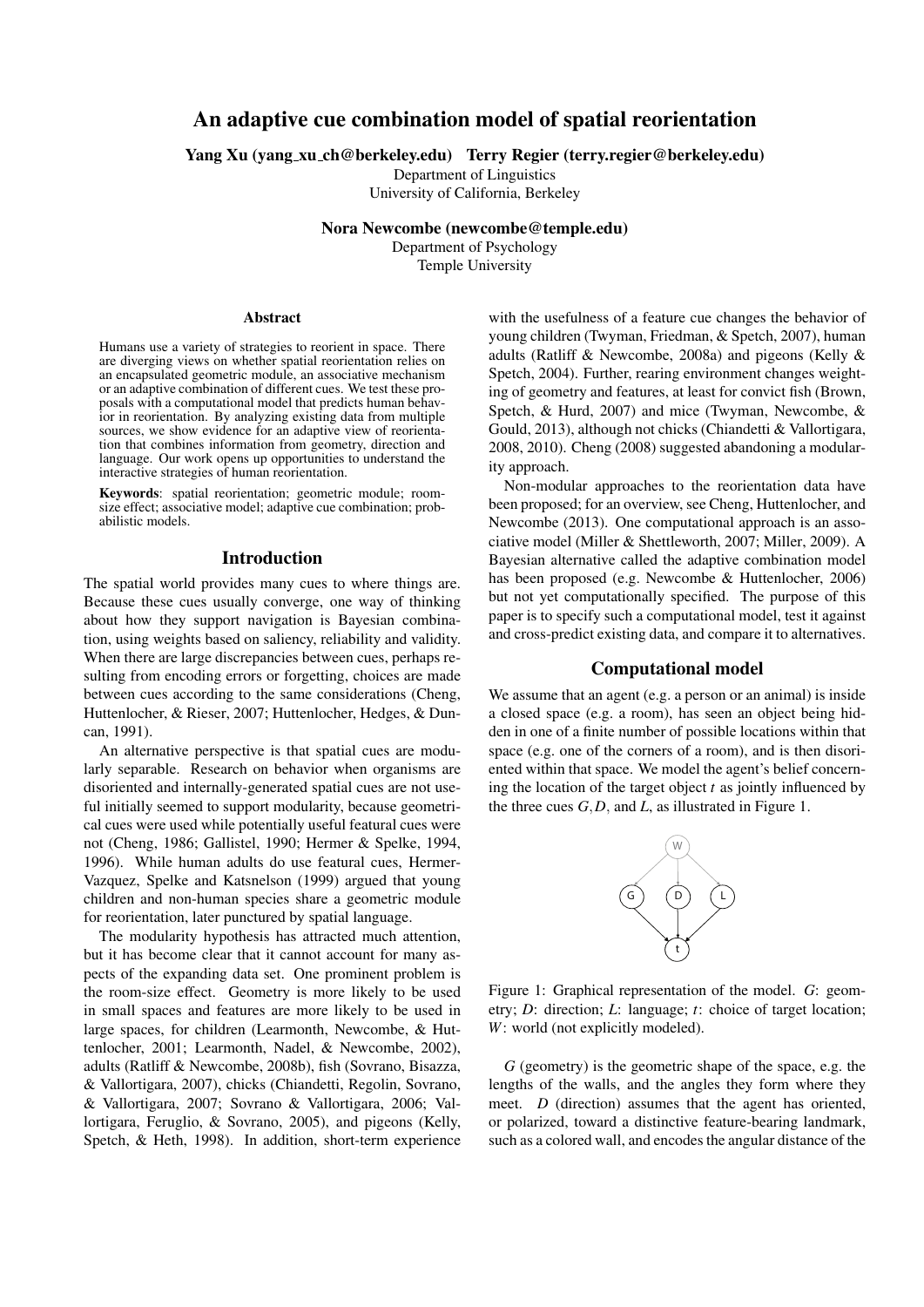target object from the agent's front when the agent is facing that landmark. Note that purely associative reorientation commonly understood as locating a target based on its spatial coincidence with a landmark—is a special case of *D* in which the angular distance between landmark and target is zero. The directional effect could also be described allocentrically rather than egocentrically. *L* (language) is the ability to use spatial language to assist in locating the target. These cues are themselves derived in some way from the structure of the world (*W*), but our current work does not explicitly model how world structure gives rise to these cues, and for this reason that portion of the model is grayed out in the figure. We define *C* as the set of available cues  $C = \{G, D, L\}$ and capture reorientation and selection of the target location as probabilistic inference over possible target locations given this combined set of cues. Using Bayes' rule, we express the posterior belief concerning target location *t* as:

$$
p(t|C) \propto p(C|t)p(t) = p(G,D,L|t)p(t)
$$
 (1)

Assuming initial ignorance about possible locations, i.e. a uniform prior  $p(t)$ , the posterior is proportional to the likelihood  $p(G, D, L | t)$ . Since each cue contributes independently to reorientation, we further decompose the likelihood by separating out the cues using this independence assumption:

$$
p(G, D, L|t) = p(G|t)p(D|t)p(L|t)
$$
  
\n
$$
\propto f(t|G)p(G)f(t|D)p(D)f(t|L)p(L)
$$
\n(2)

Thus, the overall likelihood  $p(G, D, L|t)$  depends on how likely it is that the target *t* will be predicted by each cue  $f(t|\cdot)$ , weighted by prior belief in each cue  $p(\cdot)$ . For all of our present analyses, we assume priors on cues are uniform, although our framework makes it possible to encode prior preferences over cues. Thus what remains is to specify the cue likelihood term  $f(t|\cdot)$  for each cue.

For each cue, we represent its likelihood by a function that expresses how likely the target is at each given location. This function encodes the information that each cue provides about target location, and includes a signal component and a noise component. We specify a single noise parameter  $\delta$  for all cues, and this noise parameter diminishes with experience or training. We use age as a proxy for experience. Thus for any given cue with no *a priori* training, this model holds that children are more likely than adults to receive noisy information from that cue, which is one reason children are more likely to make incorrect choices concerning target location.

For the *G* cue, the likelihood function specifies a signal component of 1 if that cue predicts a certain location *i* as the target. For example, when reorienting in a rectangularly shaped room to a target at one of the four corners, *G* has a value of 1 on the target corner and on the corner diagonally opposite it, because those are the two locations that are identical to the target location when considering only geometric information. The likelihood also specifies a noise component that scales inversely with age subject to a multiplicative weighting parameter *w*:

$$
f(t = i|G) = \begin{cases} 1 & (\text{if } G \text{ predicts } i) \\ \delta = \frac{1}{w \cdot age} & (\text{otherwise}) \end{cases}
$$
(3)

The likelihood of the *D* cue has an identical noise component but a different signal component. We assume that *D* has a signal component that points only to the target object, but the strength of this cue depends on the salience of the landmark (e.g. the salience of a colored wall). This signal component would be perfectly informative in a high-salience condition, but uninformative in a low-salience condition. This dependence on salience is motivated by previous findings that a small enclosure can degrade reorientation performance despite the presence of a landmark feature, especially in very young children (Hermer & Spelke, 1996). We assume that small room size reduces the salience of the landmark feature. We formalize this interaction between salience and the *D* cue using a probabilistic OR:

$$
f(t = i|D) = \begin{cases} 1 - (1 - s)(1 - \delta) & \text{(if } D \text{ predicts } i) \\ \delta & \text{(otherwise)} \end{cases}
$$
(4)

Here *s* represents salience and can range from 0 (no salience) to 1 (full salience). When *s*is 0, this likelihood function is entirely flat and uninformative. Here, the salience parameter *s* is assumed to be 0 in a small room (area no greater than 24 square feet, motivated by previous work by Hermer & Spelke, 1996), and 1 otherwise. Although we have made this binary assumption for simplicity, future work can explore independent empirical measures of landmark salience for rooms of different sizes in a systematic way.

The likelihood of the *L* cue takes a similar form, but depends on the availability of spatial language rather than salience:

$$
f(t = i|L) = \begin{cases} 1 - (1 - a(L))(1 - \delta) & \text{(if } L \text{ predicts } i) \\ \delta & \text{(otherwise)} \end{cases}
$$
(5)

This cue points to the target and becomes available when an agent is fluent and has access to spatial language, which is determined by the function  $a(L)$ . This function ranges from 0 (no access to spatial language) to 1 (full access). We assume a value of 0 (no access) for participants under the age of 6, a value of 1 (full access) for those who are 6 years of age or older and are not experimentally prevented from using language, and a range of values between 0.5 and 1 for participants 6 years of age or older who are being experimentally prevented from using language, for example through a concurrent verbal interference task. These assumptions are motivated by previous work suggesting that spatial language helps children of age 6 but not younger in reorientation (Hermer-Vazquez, 1997), and that verbal shadowing degrades reorientation performance in adults (Hermer-Vazquez, Spelke, & Katsnelson, 1999).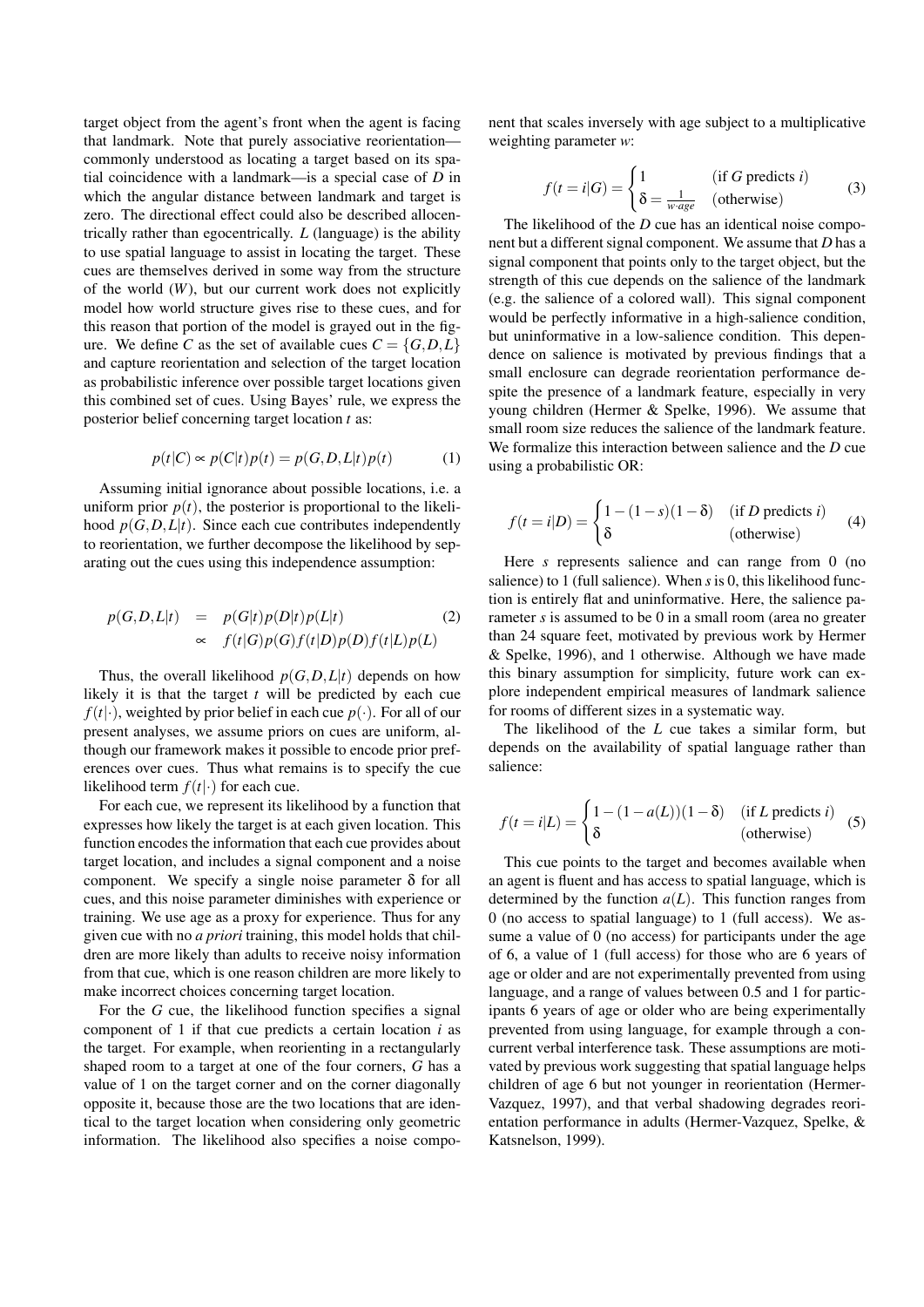Table 1: Summary of data sets. LNN02: Learmonth, Nadel & Newcombe (2002); HS96: Hermer & Spelke (1996); RN08: Ratliff & Newcombe (2008); NRST10: Newcombe, Ratliff, Shallcross & Twyman (2010); TFS07: Twyman, Friedman & Spetch (2007).

| Theoretical implication                            | Phenomenon                                                            | Source             |
|----------------------------------------------------|-----------------------------------------------------------------------|--------------------|
| Geometrical module is not impenetrable             | $<$ 6-year-olds use landmark to reorient                              | LNN <sub>02</sub>  |
| Salience (enclosure size) matters in reorientation | $<$ 6-year-olds fail to use landmark in small yet not large enclosure | LNN02.HS96         |
| Spatial language helps reorientation               | Adults show degraded performance under verbal shadowing               | <b>RN08.HS96</b>   |
| Reorientation is more than associative             | $<$ 6-year-olds use distant landmark to reorient                      | NRST <sub>10</sub> |

# Data

To assess our model, we used empirical data from several existing published sources. We chose these data sets to account for the breadth of phenomena reported in the reorientation literature and maintain analytical consistency across studies. For example, we restricted our analysis to experimental conditions where the landmark is a wall. Table 1 summarizes the empirical data relevant to our analyses and their theoretical implications.

## Model evaluation and results

We proceed in two steps. First, we fit our model using data from existing studies and use it to predict studies from which it was not derived. We show that our GDL model outperforms an existing associative model (Miller, 2009; Miller & Shettleworth, 2007) in accounting for associative cue combination, i.e. when the target is spatially coincident with a feature-bearing landmark. Next, we show that our model also predicts non-associative cue combination, i.e. when the target is at some distance from the landmark.

## Associative cue combination

We first assess whether the GDL model accounts for associative cue combination. We begin by drawing on a representative data set that spans across age groups (Learmonth et al., 2002). This set was used by Miller (2009), so we can directly compare our model to Miller's associative model.

The experimental procedures follow Learmonth et al. (2002); we explain these briefly. All experiments were carried out in an enclosed rectangular room. The size of the room differed across two conditions: large (8-*×*12-ft) and small (4- *×*6-ft). In both cases, one of the shorter walls had a blue curtain that served as a landmark (the "blue-wall condition"). Figure 2a illustrates this experimental setup. The target was placed at a corner that coincides with the blue wall for a given trial. The four corners of the room were referred to as the C (correct), R (rotationally identical or invariant), N (near) and F (far) corners. Successful reorientation depends on associating the target with one corner of the blue wall. $<sup>1</sup>$  Three groups</sup> of children from 3 to 6 years of age participated in the reorientation task. In each trial, participants were shown the target location, disoriented and then asked to point to the target. Figure 2b-c shows the average empirical choice probabilities along with model fits.

We modeled these data using our cue combination (GDL) model as follows. The *G* cue was encoded by a likelihood function that has signals at the C and R corners and noise at the remaining two corners. This captures the fact that the C and R corners are geometrically identical or rotationally invariant (Hermer & Spelke, 1996); thus geometry ambiguously predicts target location. The *D* cue has a signal at C and noise elsewhere. This captures the fact that the target coincides with the landmark blue wall. However, the signal component for *D* is dependent on salience, which in this case is assumed to be determined by room size. In the small room, salience  $s = 0$ ; in the large room, salience  $s = 1$ . For the *L* cue, we assumed full access to spatial language  $(L(a) = 1)$  for children 6 years of age and no access  $(L(a) = 0)$  otherwise. The only free parameter in the model is *w*, which determines how quickly noise reduces as a function of age; we fit this parameter to the data through grid search between 0.01 and 1.0 in steps of 0.01.

We compared the choice probabilities estimated from our GDL model to those from Miller's associative model  $(2009)^2$ and a baseline model that involves only the geometrical cue with no cue combination. Figure 2b-c summarizes the results. In the large-room condition (Figure 2b), performance is almost indistinguishable between the GDL  $(r^2 = 0.98)$  and Miller  $(r^2 = 0.97)$  models, and both outperformed the baseline model  $(r^2 = 0.40)$ . This result is expected because in the large room, the language cue *L* (which is absent from Miller's model) is redundant with the directional cue *D* (which is present in Miller's model as an associative cue), and both cues correctly point to the target; thus both of these models have this critical information, and the geometric baseline model lacks it. In the small-room condition (Figure 2c), both Miller's ( $r^2 = 0.57$ ) and baseline ( $r^2 = 0.40$ ) models perform poorly in explaining the data, but our proposed model accounts for the choice pattern substantially better  $(r^2 = 0.96)$ . In particular, Miller's model predicts higher choice probability on the correct corner than other corners for all age groups, hence it fails to predict the qualitative difference in

<sup>&</sup>lt;sup>1</sup>Learmonth et al. (2002) also included a condition in which the target was distant from the landmark, i.e. non-associative, but did not report any significant difference in behavior between associative and non-associative conditions. Therefore we focus on the associative condition here, although our result holds equally for the nonassociative case.

 ${}^{2}$ Fits for the associative model are extracted from Miller (2009).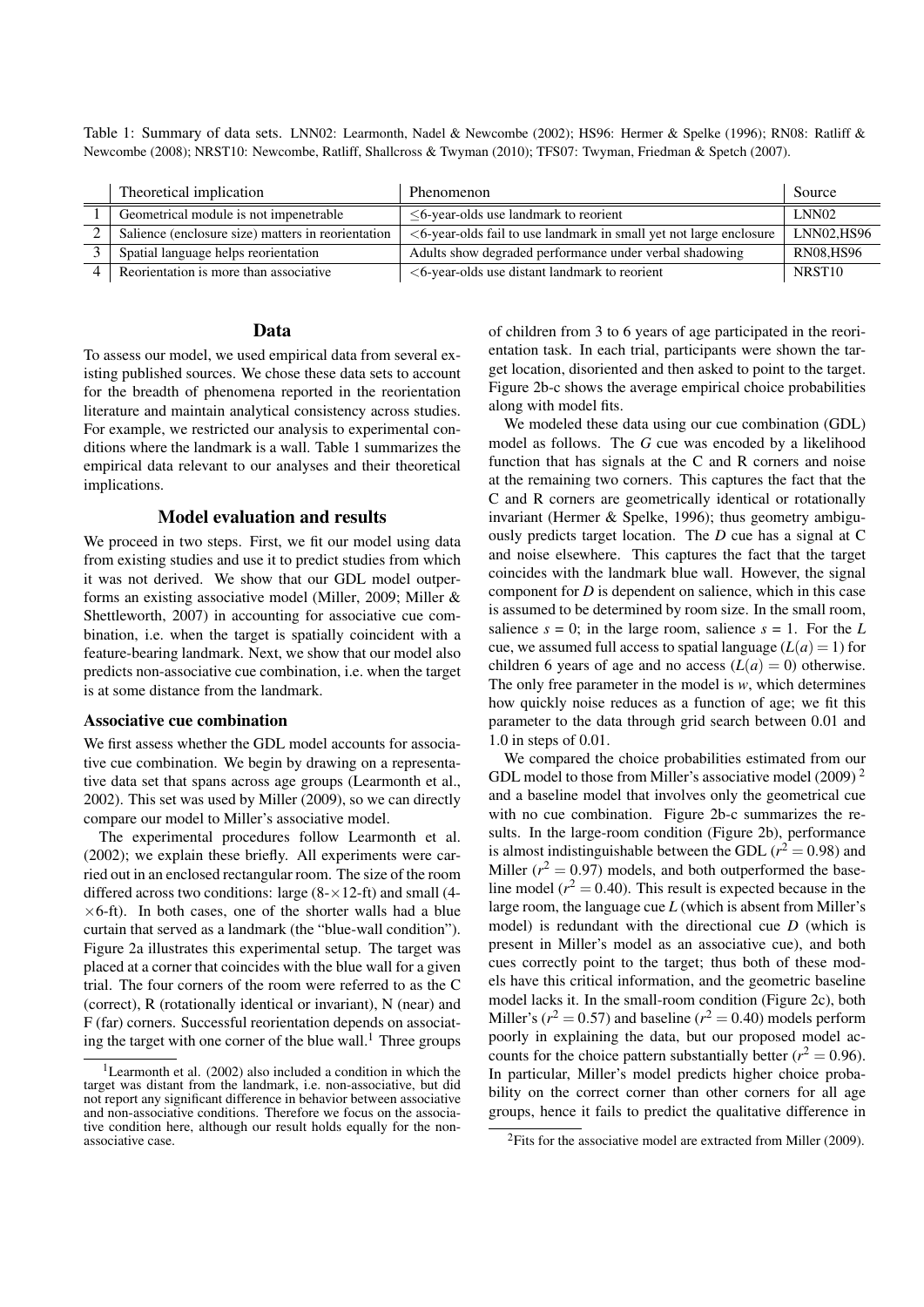

Figure 2: Summary of analyses on associative cue combination in children. a) Large and small rectangular rooms (not-to-scale) used in the experiments by Learmonth et al. (2002). "\*t" marks target location. b) Empirical and model-estimated choice probabilities from children for the large room. c) Similar choice probabilities for the small room.

performance between age groups  $< 6$  and  $= 6$ . On the other hand, the geometry-only model fails to capture the superior performance in age group 6 altogether. This is because neither model captures the presumed influence of language when salience is weak in the small room. Our model, however, does explicitly capture this interaction between language and salience, and best explains these empirical findings that contrast reorientation performance across ages between large and small enclosures.

To further assess our model, we used the parameters estimated from the previous experiment to predict data from a separate study conducted with adults (Ratliff & Newcombe, 2008a).<sup>3</sup> The specific paradigm we tested is consistent with the blue-wall experiment described earlier: adults were disoriented in identically sized large and small rooms. However in this study, one of the conditions involved verbal shadowing, intended to render language partially inaccessible during reorientation (see also Hermer-Vazquez et al., 1999). Figure 3 (first column) presents data from Ratliff & Newcombe (2008a). It can be seen that verbal shadowing appears to somewhat reduce the rate of correct responding, and that this reduction is (significantly) smaller in the large room than in the small room. We interpret the greater resilience of correct responding under verbal shadowing in the large room as resulting from the greater salience of the landmark in the large room (supporting the *D* cue), despite the experimentallyinduced degradation of the *L* cue in both conditions. Figure 3 (columns 2-4) presents the response patterns predicted by the same three models described above (we varied the availability of language  $a(L)$  in the *L* cue over the range 0.5 to 1 (in steps of 0.1) to capture different degrees of language inaccessibility; the bar graphs for the GDL model show the average prediction within that range). Our model again outperforms  $(r^2 = 0.94)$  the competing models by capturing the interaction between salience (here, room size) and language, whereas the competing models do not account for this interaction.

Taken together, these two sets of results suggest our cue combination model accounts well for association-based cue combination in reorientation.

## Non-associative cue combination

We next assess whether our model also accounts for cue combination beyond association—a phenomenon that is not captured by previous computational models. In particular, we focus on directional cue combination as reported by Newcombe et al. (2010) .

In this set of experiments, the reorientation task was conducted in an octagonal room. Similar to the previous experiments, one of the walls had a red curtain that served as a landmark. However in contrast with the previous experiments, the target location did not coincide with any of the corners covered by the landmark, but instead was one of the distant

 $3$ We took adults' age to be 18 and used the parameter value for *w* from the previous analysis to determine the noise term.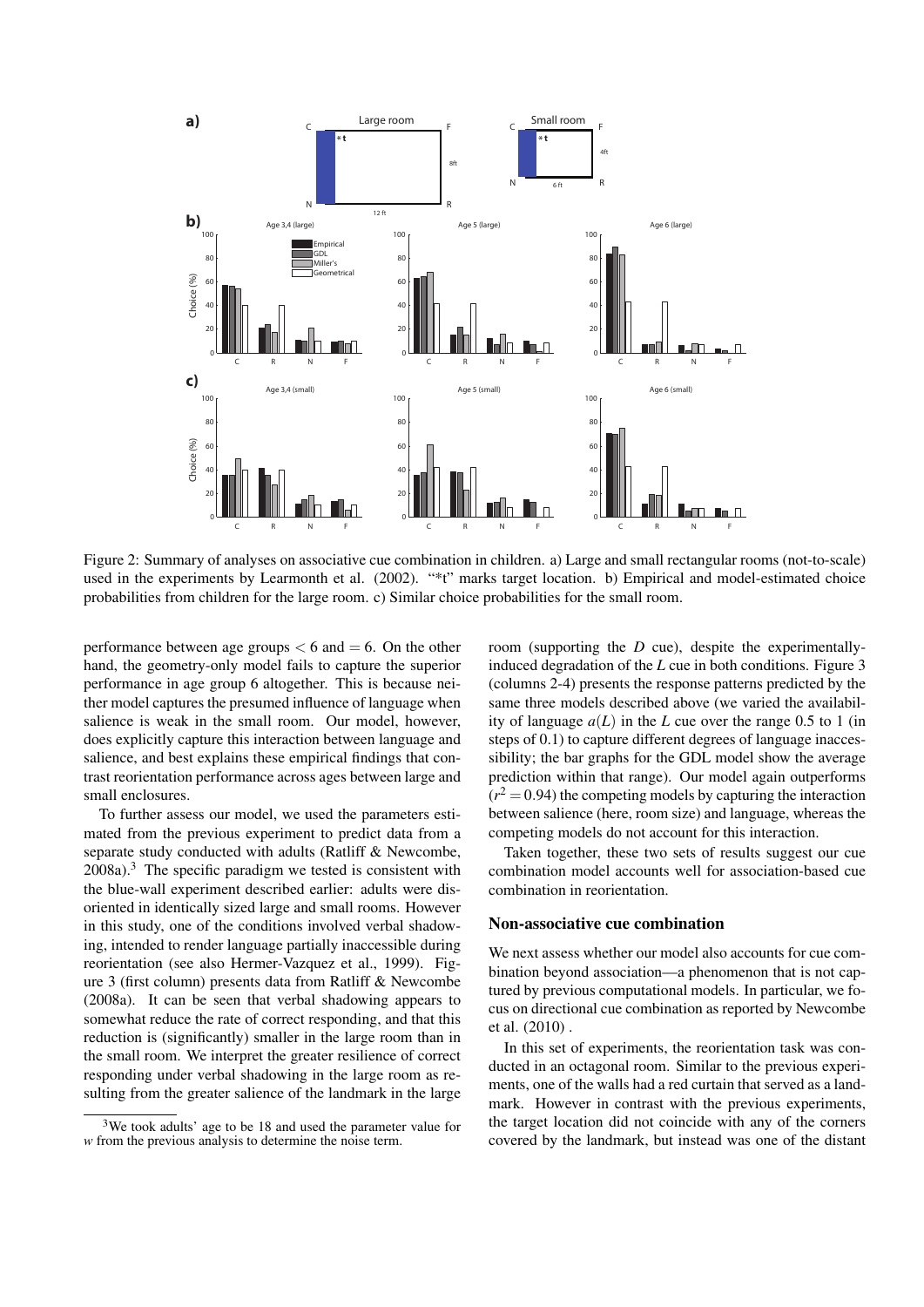

Figure 3: Summary of analyses on associative cue combination in adults. a) Empirical and model-estimated choice probabilities under control and verbal-shadowing conditions for the large room. b) Similar choice probabilities for the small room.

corners as illustrated in Figure 4a (leftmost panel). In other words, successful reorientation in this case would depend on mapping from a distant landmark to a target, or direction. The room was 75 square feet in area, which is close to the size of the previous large rectangular room. Two of the corners (GW) were geometrically identical to the correct corner (C). One corner (GF) was both geometrically identical and coincides with the featured landmark. The remaining three corners were error corners (EW). Two groups of children (ages 3 and 5) participated in the experiment. Figure 4b (right 2 panels) shows the empirical choice probabilities, and model estimates of them.

We used the GDL model to account for these empirical data. Specifically, the *G* cue had signal components at all geometrically invariant corners (C,GF,GW and GW) and noise δ elsewhere. The directional *D* cue had a signal component at C and noise elsewhere. The *L* cue is uninformative in this case because both age groups for the octagonal experiments are below 6, which renders a flat likelihood. To allow for a fully predictive (parameter-free) assessment, we used the noise values for 3- and 5-year-olds from the blue-wall experiments, which are independent of the current analysis.

We compared our GDL model against two baseline models that incorporate either the directional cue alone, or the geometrical cue alone, with no cue combination. Figure 4b summarizes the predicted choice probabilities from all three models. These results show that our GDL model  $(r^2 = 0.87)$ accounts for empirical data across two age groups better than the direction-  $(r^2 = 0.68)$  or geometry-  $(r^2 = 0.32)$ based model. The directional model cannot distinguish between geometrically identical corners and error corners, so it over-predicts the overall erroneous choices. The geometrical model cannot distinguish between the correct corner and geometrically confounded corners, so it under-predicts choices on the target. In sum, this set of results suggests that children combine non-associative, directional information with geometry in spatial reorientation, which extends beyond an associative account and provides firmer evidence for a cuecombination view.

## Conclusion

We have presented a probabilistic model of spatial reorientation based on cue combination. Our model accounts for human behavior better than existing models across different enclosure sizes and shapes, different age groups, and different landmark configurations. Despite its simplicity, our model suggests that reorientation is neither performed in an isolated module nor purely association-based, hence moving beyond that debate and helping to illuminate the richness of human spatial strategies.

### Acknowledgments

Work on this project was funded by a grant to the Spatial Intelligence and Learning Center from the National Science Foundation, SBE-1041707.

#### References

- Brown, A. A., Spetch, M. L., & Hurd, P. L. (2007). Growing in circles rearing environment alters spatial navigation in fish. *Psychological Science*, *18*(7), 569–573.
- Cheng, K. (1986). A purely geometric module in the rat's spatial representation. *Cognition*, *23*(2), 149–178.
- Cheng, K. (2008). Whither geometry? Troubles of the geometric module. *TICS*, *12*(9), 355–361.
- Cheng, K., Huttenlocher, J., & Newcombe, N. (2013). 25 years of research on the use of geometry in spatial reori-